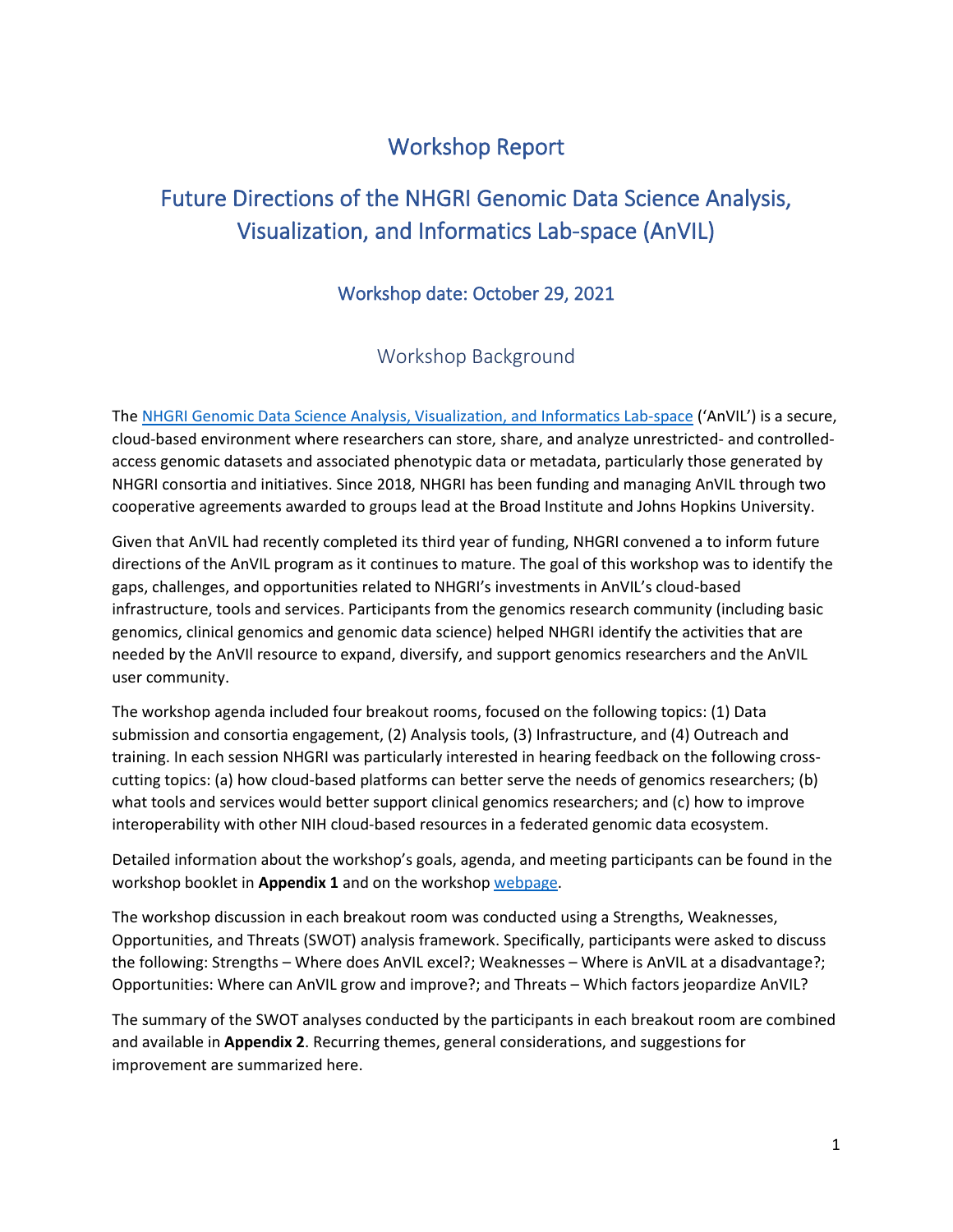# Summary of Workshop's Findings

### *Strengths*

Participants highlighted the excellent progress was made during the first 3 years of the AnVIL program. There was recognition of the numerous accomplishments (see p. 13). AnVIL's commitment to facilitate NHGRI-funded consortia's data sharing and access is evident from the impressive growth rate of the data submitted to AnVIL. AnVIL is in a position to reduce the time to share and access datasets and exponentially increase the rate of discovery by consortium members as more datasets get integrated in the platform. Participants were particularly excited by NHGRI's engagement with other NIH Institutes and Centers (ICs) to encourage the adoption of the GA4GH Data Use Ontology (DUO) and the Broad's Data Use Oversight System (DUOS), which are both potential 'game changers' to speed up the data access process. Participants were impressed by AnVIL's commitment to data security and encouraged AnVIL to maintain a high security standard, as well as to ensure that users are aware of the high security standards that the platform is implementing. Workshop participants expressed their enthusiasm and satisfaction for the ease of use and extensive catalog of available tools, including hundreds of workflows and thousands of tools already available within the AnVIL platform. Participants appreciated AnVIL's extensive documentation, which enables users to help themselves and to help each other. Extremely positive comments were shared about the established outreach efforts, such as AnVIL's ongoing work with researchers at a variety of institutions that enables the expansion of genomic data science education and both synchronous and asynchronous user support of novices through power users. AnVIL was viewed as a potentially effective platform for training students and consortia on the use of the cloud for genomic analyses. Finally, participants praised NHGRI's efforts to facilitate systems interoperability and access to data residing on different NIH platforms through the NIH Cloud Platform Interoperability [\(NCPI\)](https://datascience.nih.gov/nih-cloud-platform-interoperability-effort) effort and AnVIL's extensive use of APIs and GA4GH standards. Overall, the workshop participants expressed great enthusiasm and support of the AnVIL project and highlighted the relevance of the achievements made in the first three years.

### *Suggestions for Improvement*

### **Challenges related to the use of the cloud**

Participants noted that transitioning to the cloud for data sharing, storage, and analysis is a big culture change for most investigators who have exclusively worked using on-premises infrastructure. Onboarding users who are inexperienced with cloud resources is a significant challenge. Cloud costs are a barrier for new users, both practical and psychological (e.g., paying for compute is still a new concept). AnVIL could explore ways for researchers' institutions to streamline setting up Anvil workspaces and associated billing accounts. AnVIL could also look into the feasibility of adding a "free tier," in which new users can become familiar with AnVIL's capabilities before having to pay for cloud costs. The AnVIL team could make available estimated cloud costs incurred for popular analysis workflows available on the platform to help investigators budget for future projects. Finally, NHGRI could find new ways to leverage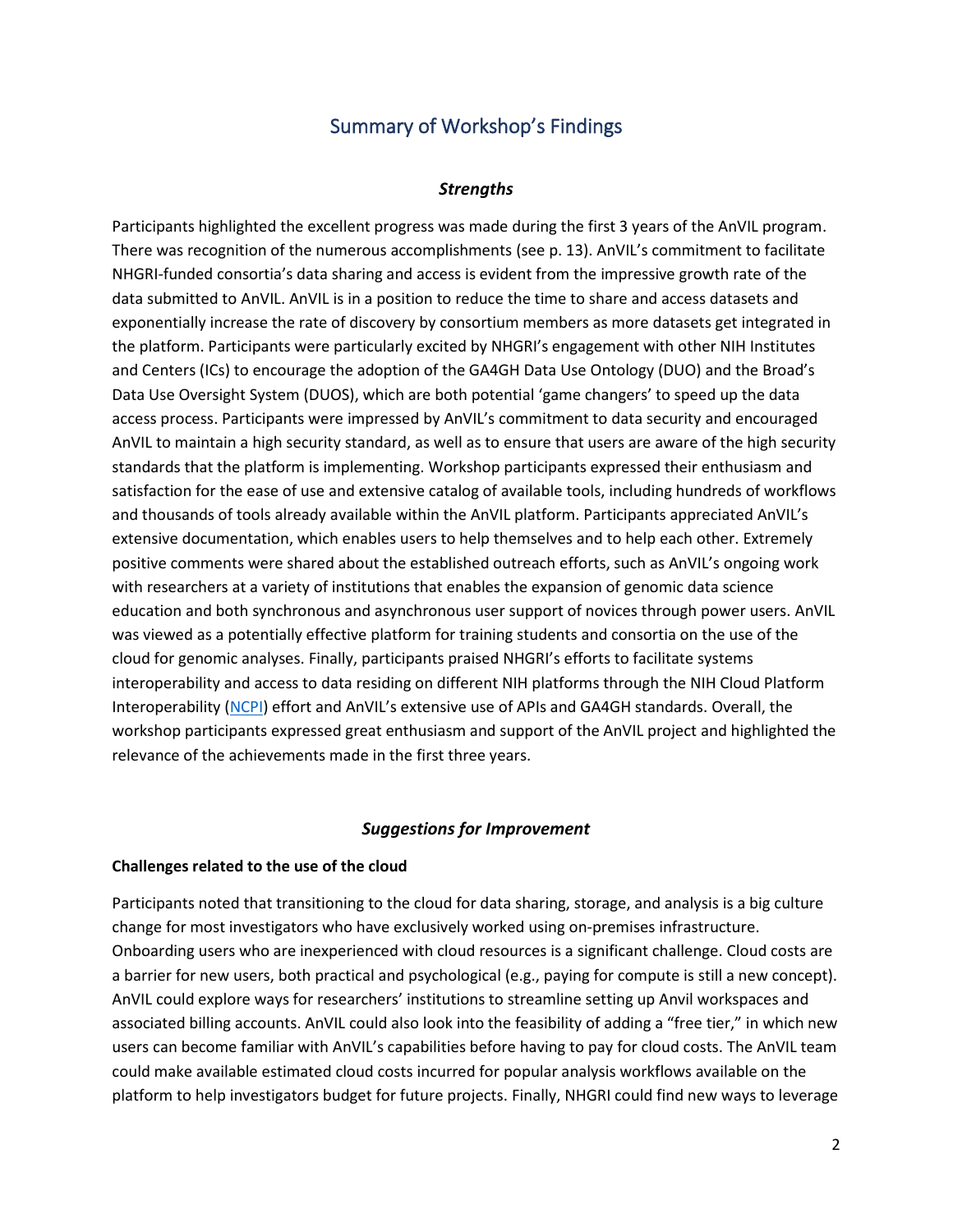the NIH STRIDES cloud credits and discounts to support users, especially those from low-resource institutions.

### **Support for the clinical research community**

Participants encouraged AnVIL to add tools for clinical genomics implementation to support outreach to clinical genomics groups and help convince them that "AnVIL isn't just for basic research." To make AnVIL more appealing to clinical researchers, AnVIL should consider embedding investigators with clinical research priorities in the development of AnVIL's infrastructure and services as well as to identify use cases for clinical research and analysis. Given AnVIL's aim to adopt the FHIR standard for clinical data exchanges, it could also identify clinical use cases for FHIR beyond data exchanges. AnVIL could aim to establish trust relationships with clinical sites and hospitals and look for ways to bring translational impact of AnVIL services into the clinical domain. AnVIL could also support curation of clinical data that is consistent with ClinGen curation processes.

## **User outreach and training**

Participants suggested several ways for the AnVIL to broaden its user base, in particular students, postdocs, and other trainees, including those who are less skilled in computer science and informatics. For example, AnVIL could become more accessible to naïve users by generating and sharing popular analysis workflows, developing and advertising an extensive video guide to its features, providing streamlined billing and payment for cloud services, and making it easier to access data in the interactive workspaces. AnVIL could make onboarding easier for all users, in particular for users from low-resource institutions. For example, the NHGRI Diversity Action Plan program could collaborate with AnVIL to offer opportunities for mentored skills development on the platform. AnVIL could invest in re-training faculty in data science and supporting curriculum development and documentation for undergraduates.

AnVIL could also leverage the research communities funded by NHGRI (and embedded in the consortia that are integrating into AnVIL) to build a sense of community around the platform. AnVIL could provide support or examples to assist users with describing their analyses in a way that supports publications. The AnVIL team could identify use cases to demonstrate AnVIL's capabilities, promote them in a variety of venues, and provide information for how to get involved and contribute to the platform.

### **Interoperability, analysis tools, and other considerations**

Participants encouraged NHGRI to continue to engage more broadly with other NIH Institutes and Centers (ICs) to help the AnVIL program achieve its goal of improving systems interoperability across NIH cloud platforms. AnVIL could increase its phenotypic data harmonization efforts across NHGRI-funded consortia and initiatives that share datasets through the platform and could support more data standards and common data models to improve semantic interoperability with other platforms.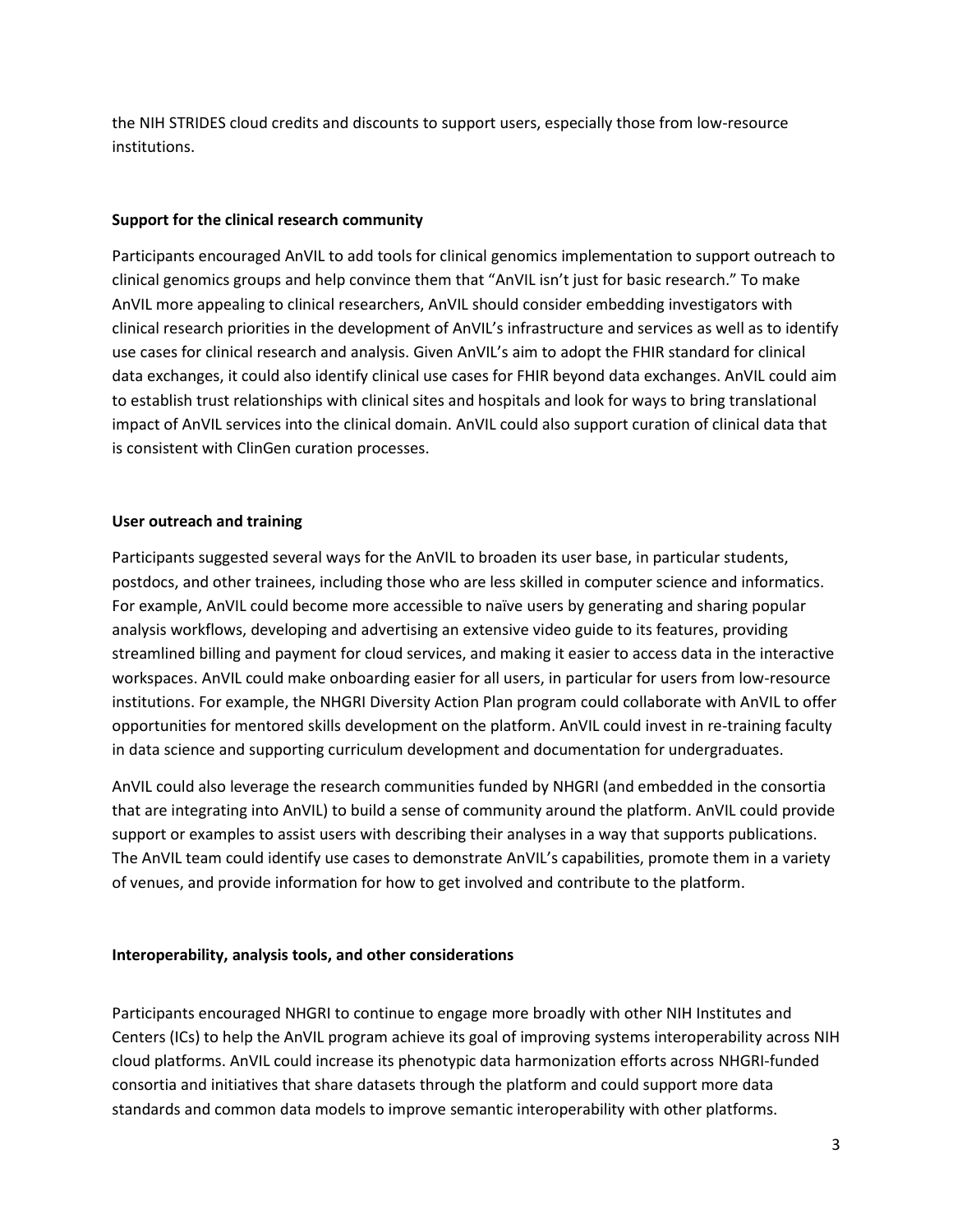Supporting the development and availability of more analysis tools would make AnVIL more attractive and accessible for basic and clinical genomics researchers. AnVIL could increase the search capabilities for datasets, tools, and workflows that are available on the platform and rebrand itself from being a data submission site (i.e., repository only) to a multi-functional discovery platform for consortia as well as other genomics and clinical researchers.

NHGRI is encouraged to clarify the relationship of the AnVIL and the data coordination centers of NHGRI-funded consortia and initiatives that are expected to leverage the AnVIL services and to better delineate and communicate its long-term plans for the platform; this will help address investigators' fear of investing time and resources in a new resource that may be short-lived.

# Acknowledgements

NHGRI wishes to thank the members of the [AnVIL External Consultant](https://www.genome.gov/Funded-Programs-Projects/Computational-Genomics-and-Data-Science-Program/Genomic-Analysis-Visualization-Informatics-Lab-space-AnVIL#externalconsultantcommittee) Committee and, in particular, the ECC's moderators of the workshop breakout rooms: Ms. Karen Davis, Dr. Siddharth Pratap, Dr. Adam Resnick, and Dr. Marylyn Ritchie as well as all the meeting participants for their valuable suggestions and feedback.

# NHGRI Workshop Report Writers

- Valentina Di Francesco
- Carolyn Hutter
- Ana Stevens
- Chris Wellington
- Ken Wiley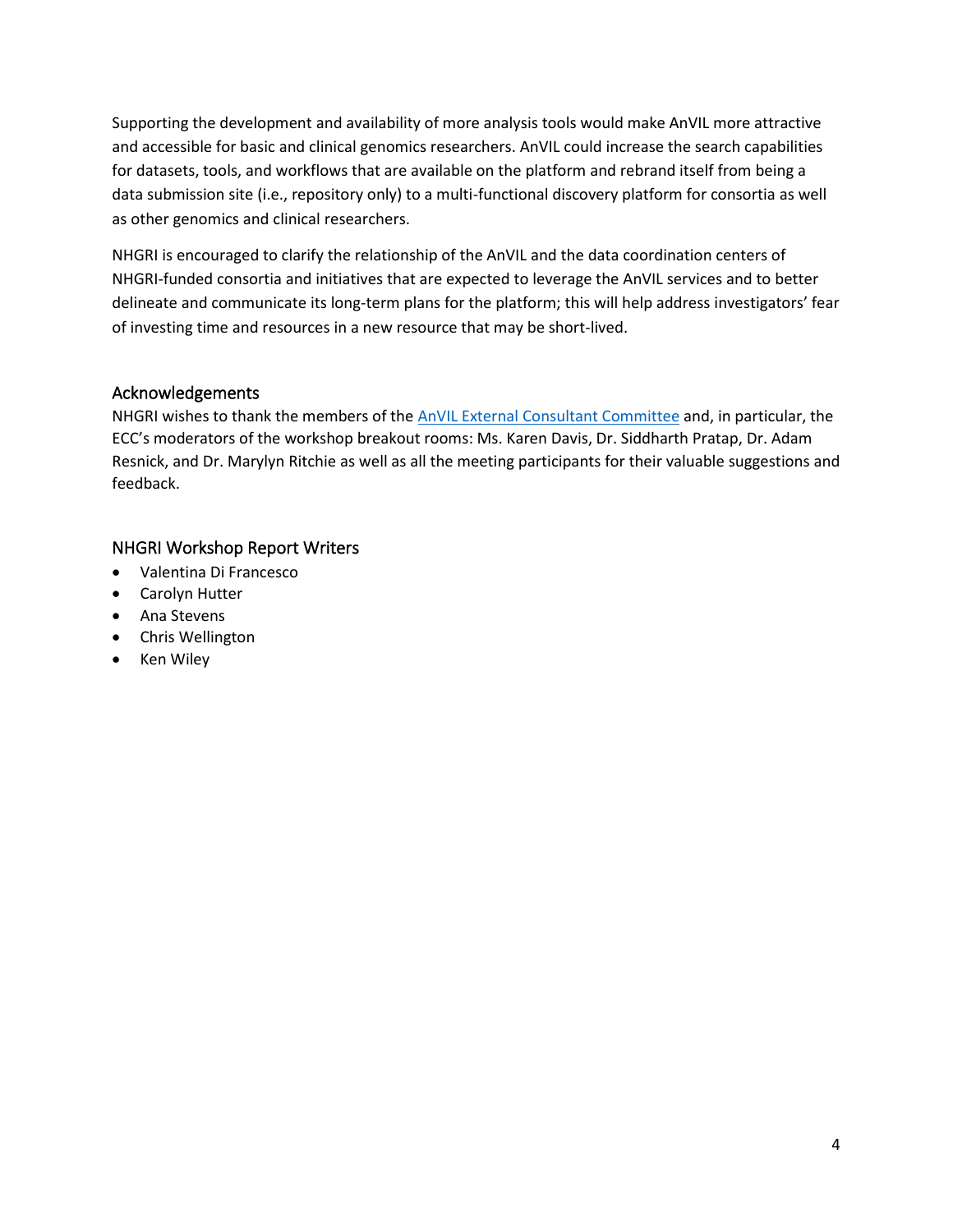# *Appendix 1*

# *Workshop's Booklet*

## Purpose of the workshop

The NHGRI Genomic Data Science Analysis, Visualization, and Informatics Lab-space (AnVIL) is a secure, cloud-based environment where researchers can store, share, and analyze unrestricted- and controlledaccess genomic datasets and associated phenotypic data or metadata, particularly those generated with NHGRI support. Since 2018 NHGRI has being funding and managing AnVIL through two cooperative agreements awarded to the Broad Institute and Johns Hopkins University.

The goal of this workshop is to identify gaps, challenges, and future opportunities related to NHGRI's investments in the AnVIL's cloud-based infrastructure, tools, and services.

At this workshop we will discuss the current status of AnVIL's ability to serve both the basic and clinical genomics research communities, and identify the activities that are needed to expand, diversify, and support the AnVIL user community.

The workshop agenda includes two sessions, each with two concurrent virtual breakout rooms, focused on the following topics:

- 1. Data submission and consortia engagement
- 2. Analysis tools
- 3. Infrastructure
- 4. Outreach and training

In each session NHGRI is particularly interested in discussing the following cross-cutting topics, although discussions won't be limited to these:

- (a) how cloud-based platforms can better serve the needs of genomic researchers;
- (b) what tools and services would better support clinical genomic researchers;
- (c) how to improve interoperability with other NIH cloud-based genomic resources in a federated data ecosystem.

All meeting materials and recordings will be made publicly available on the workshop website soon after the end of the workshop.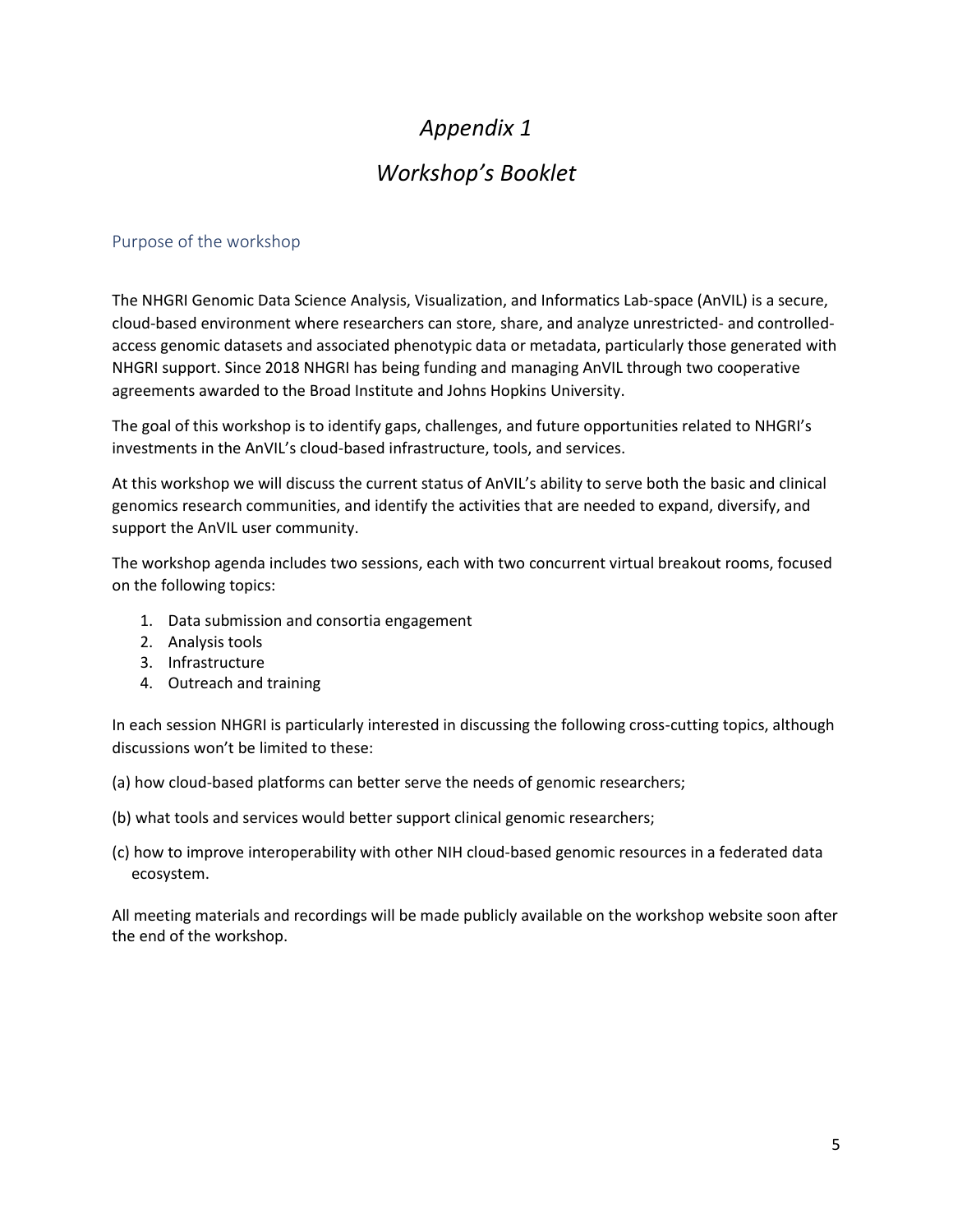# Agenda

October 29, 2021 – 12pm-5pm ET

| 12:00-12:10   | Welcome and purpose of the workshop<br>Ms. Valentina Di Francesco (NHGRI) and Dr. Ken L. Wiley Jr. (NHGRI) |
|---------------|------------------------------------------------------------------------------------------------------------|
| $12:10-12:20$ | Data Science at the Forefront of Enhancing Diversity in Genomics<br>Mr. Vence L. Bonham Jr., J.D. (NHGRI)  |
| $12:20-12:35$ | Introduction to AnVIL                                                                                      |

*Dr. Anthony A. Philippakis (Broad) and Dr. Michael C. Schatz (Johns Hopkins)*

Analysis tools

# 12:35-1:50 Session 1: Breakout rooms

### Data submission and consortia engagement

*Moderators: Dr. Adam Resnick (Children's Hospital of Philadelphia) and Ms. Valentina Di Francesco (NHGRI)* *Moderators: Dr. Marylyn Ritchie (University of Pennsylvania) and Dr. Ken L. Wiley, Jr. (NHGRI)*

| 12:35-12:40 | <b>Moderator introductions</b> | 12:35-12:40 | <b>Moderator introductions</b> |
|-------------|--------------------------------|-------------|--------------------------------|
| 12:40-12:55 | AnVIL presentation:            | 12:40-12:55 | AnVIL presentation:            |
|             | Dr. Brian O'Connor (Broad) and |             | Dr. Vincent Carey (HMS)        |
|             | Dr. Frederick Tan (Carnegie)   |             | and Dr. Anne O'Donnell-Luria   |
|             |                                |             | (Broad)                        |
| 12:55-1:40  | <b>Discussion</b>              | 12:55-1:40  | <b>Discussion</b>              |
| $1:40-1:50$ | Prepare breakout report        | $1:40-1:50$ | Prepare breakout report        |
|             |                                |             |                                |

# 1:50-2:15 Report back from Session 1  *Rapporteurs: Dr. Adam Resnick and Dr. Marylyn Ritchie*

- 2:15-2:30 15 min break
- 2:30-3:45 Session 2: Breakout rooms

#### **Infrastructure** *Moderators: Ms. Karen M. Davis (RTI International) and Dr. Carolyn M. Hutter (NHGRI)* 2:30-2:35 Moderator introduction 2:35-2:50 AnVIL presentation:  *Dr. Jeremy Goecks (OHSU) aaaaaaaaaaaaa and Dr. Benedict Paten (UCSC)* 2:50-3:35 Discussion 3:35-3:45 Prepare breakout report Outreach and training *Moderators: Dr. Siddharth Pratap (Meharry Medical College) and Mr. Christopher Wellington (NHGRI)* 2:30-2:35 Moderator introduction 2:35-2:50 AnVIL presentation:  *Dr. Jeffrey Leek (JHU) and Ms. Tiffany Miller (Broad)* 2:50-3:35 Discussion 3:35-3:45 Prepare breakout report

| $3:45 - 4:10$ | Report back from Session 2                               |
|---------------|----------------------------------------------------------|
|               | Rapporteurs: Ms. Karen M. Davis and Dr. Siddharth Pratap |
|               |                                                          |

# 4:10-5:00 Summary and closing

 *Ms. Valentina Di Francesco and Dr. Ken L. Wiley Jr.*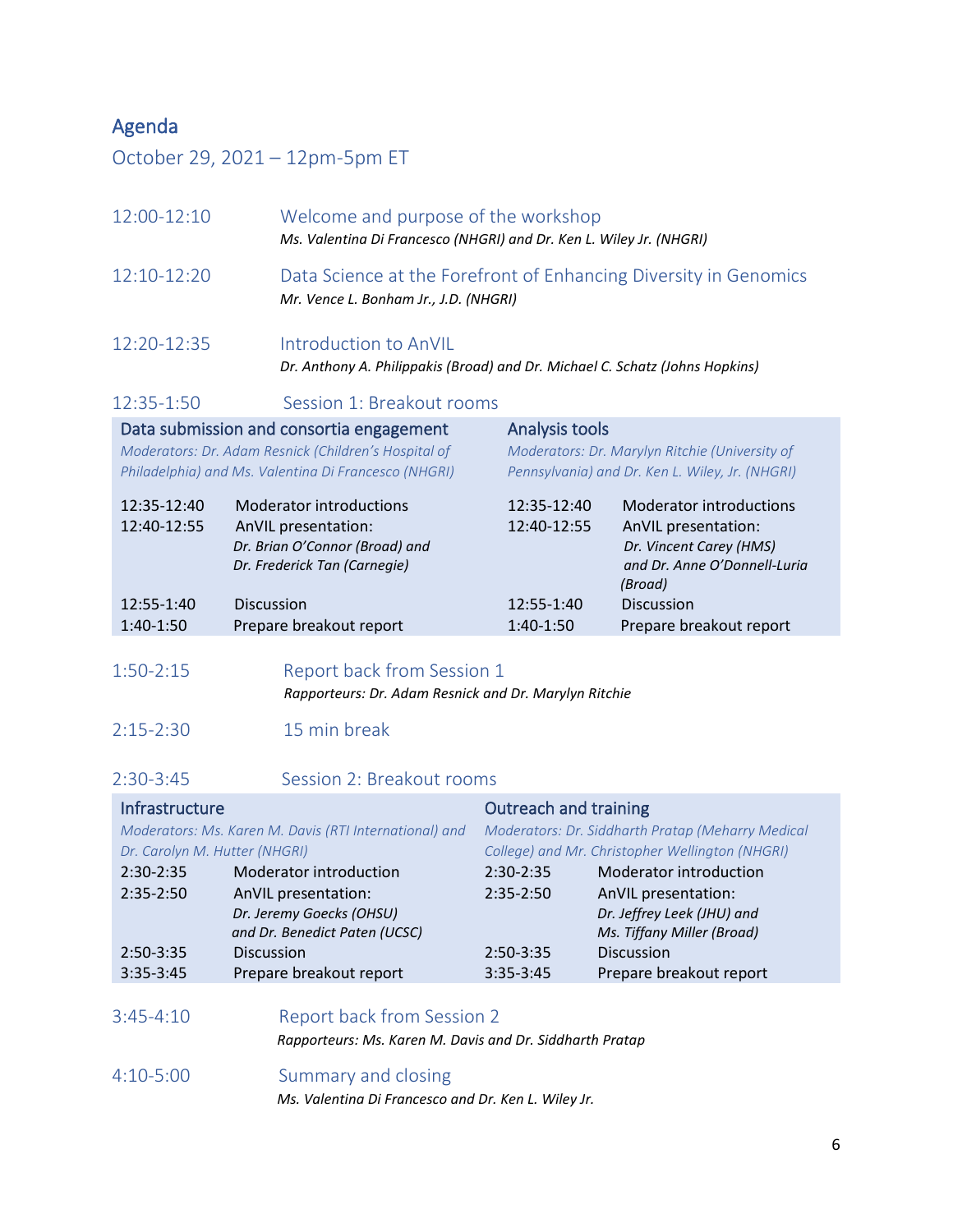# Discussant assignments to breakout rooms

## Session 1

### Breakout room: Data submission and consortia engagement

*Moderators: Ms. Valentina Di Francesco and Dr. Adam Resnick*

Dr. David Crosslin Dr. Minoli Perera

Dr. Elizabeth (Liz) Blue Dr. Aleksandar Milosavljevic Dr. Iftikhar Kullo Dr. Stephen (Steve) Rich Dr. Tara Matise Dr. Kenneth (Ken) Rice

### Breakout room: Analysis tools

*Moderators: Dr. Marylyn Ritchie and Dr. Ken Wiley, Jr.*

Dr. Nadav Ahituv  Dr. Anshul Kundaje Dr. Joshua (Josh) Akey Dr. Karen Miga Dr. Mark Craven **Dr. Adam** Phillippy Dr. Barbara Engelhardt Dr. Chunhua Weng Dr. James Knight

Dr. Sean Davis **Dr. Timothy (Tim) Reddy** 

### Session 2 Breakout room: Infrastructure

*Moderators: Ms. Karen Davis and Dr. Carolyn Hutter*

Mr. Samuel (Sandy) Aronson Dr. Eimear Kenny Dr. Vivien Bonazzi  Dr. Lucila Ohno-Machado Dr. Brandi Davis-Dusenbery
Br. Shannon McWeeney Dr. Richard Gibbs Mr. Luke Rasmussen Dr. George Hripcsak

### Breakout room: Outreach and training

*Moderators: Dr. Siddharth Pratap and Mr. Christopher Wellington*

Dr. Cinnamon Bloss  Dr. Robert Meller Dr. Carol Bult Dr. Sourav Roy Dr. Andrew Lee

Dr. C. Titus Brown Dr. Peter Robinson Dr. John Kwagyan Dr. William (Bill) Southerland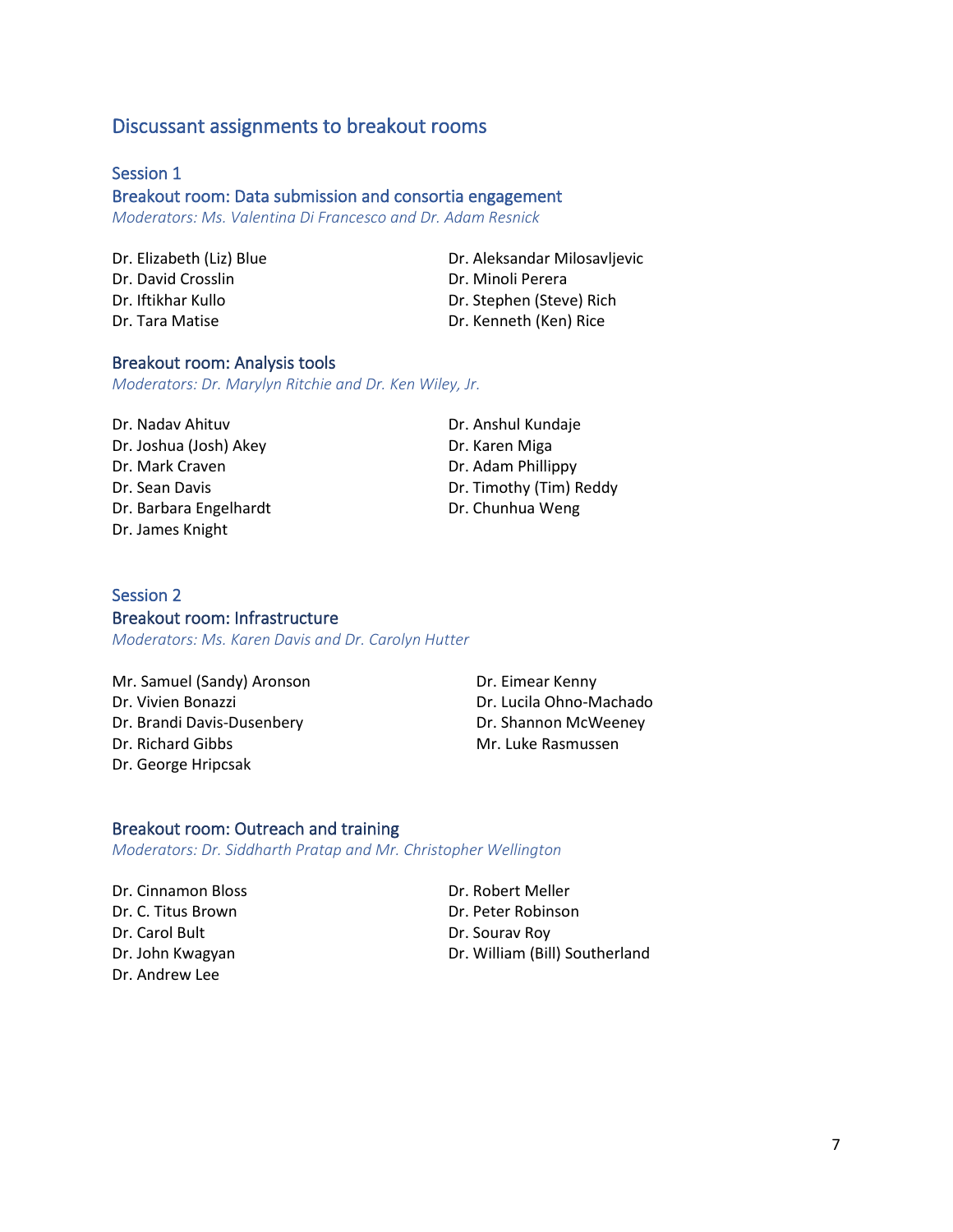# Invited Participants

Dr. Nadav Ahituv\* [University of California, San Francisco](https://profiles.ucsf.edu/nadav.ahituv) [Nadav.Ahituv@ucsf.edu](mailto:Nadav.Ahituv@ucsf.edu)

Dr. Joshua Akey [Princeton University](https://lsi.princeton.edu/joshua-akey) [jakey@princeton.edu](mailto:Jakey@princeton.edu)

Mr. Samuel (Sandy) Aronson [Partners Personalized Medicine](https://personalizedmedicine.partners.org/About/Leadership-Team/Samuel-Aronson.aspx) [saronson@partners.org](mailto:saronson@partners.org)

Dr. Cinnamon Bloss\* [University of California, San Diego](https://profiles.ucsd.edu/cinnamon.bloss) [cbloss@ucsd.edu](mailto:cbloss@ucsd.edu)

Dr. Elizabeth (Liz) Blue [University of Washington](https://medgen.uw.edu/faculty/elizabeth-blue-phd) [em27@uw.edu](mailto:em27@uw.edu)

Dr. Vivien Bonazzi [Deloitte](https://www.linkedin.com/in/vivien-bonazzi-b06298/) [vbonazzi@deloitte.com](mailto:vbonazzi@deloitte.com)

Dr. C. Titus Brown [University of California, Davis](https://biology.ucdavis.edu/people/c-titus-brown) [ctbrown@ucdavis.edu](mailto:ctbrown@ucdavis.edu)

Dr. Carol Bult\* [Jackson Laboratory](https://www.jax.org/research-and-faculty/faculty/carol-bult) [Carol.Bult@jax.org](mailto:Carol.Bult@jax.org)

Dr. Mark Craven^ [University of Wisconsin-Madison](https://www.biostat.wisc.edu/~craven/) [craven@biostat.wisc.edu](mailto:craven@biostat.wisc.edu)

Dr. David Crosslin Tulan[e University](http://bime.uw.edu/faculty/david-crosslin/) [crosslin@tulane.edu](mailto:crosslin@tulane.edu) Ms. Karen L. Davis\* [RTI International](https://www.rti.org/expert/karen-m-davis) [kdavis@rti.org](mailto:kdavis@rti.org)

Dr. Sean Davis\* [University of Colorado Denver](https://profiles.ucdenver.edu/display/28470720) [SEAN.2.DAVIS@CUANSCHUTZ.EDU](mailto:SEAN.2.DAVIS@CUANSCHUTZ.EDU)

Dr. Brandi Davis-Dusenbery [Seven Bridges](https://www.sevenbridges.com/team/brandi-davis-dusenbery/) [brandi@sbgenomics.com](mailto:brandi@sbgenomics.com)

Dr. Barbara Engelhardt [Princeton University](https://www.cs.princeton.edu/people/profile/bee) [bee@princeton.edu](mailto:bee@princeton.edu)

Dr. Richard Gibbs [Baylor College of Medicine](https://www.bcm.edu/people-search/richard-gibbs-22009) [agibbs@bcm.edu](mailto:agibbs@bcm.edu)

Dr. George Hripcsak\* [Columbia University](https://www.dbmi.columbia.edu/profile/george-hripcsak/) [gh13@cumc.columbia.edu](mailto:gh13@cumc.columbia.edu)

Dr. Eimear Kenny [Icahn School of Medicine at Mount Sinai](https://icahn.mssm.edu/profiles/eimear-kenny) [eimear.kenny@mssm.edu](mailto:eimear.kenny@mssm.edu)

Dr. James Knight [Yale School of Medicine](https://medicine.yale.edu/profile/j_knight/) [j.knight@yale.edu](mailto:j.knight@yale.edu)

Dr. Iftikhar Kullo [Mayo Clinic](https://www.mayo.edu/research/faculty/kullo-iftikhar-j-m-d/bio-00084951) [kullo.iftikhar@mayo.edu](mailto:kullo.iftikhar@mayo.edu)

Dr. Anshul Kundaje [Stanford University](https://profiles.stanford.edu/anshul-kundaje) [akundaje@stanford.edu](mailto:akundaje@stanford.edu)

<sup>\*</sup>notes a member of the AnVIL External Consultant Committee (ECC)

<sup>^</sup> notes a member of the National Advisory Council for Human Genome Research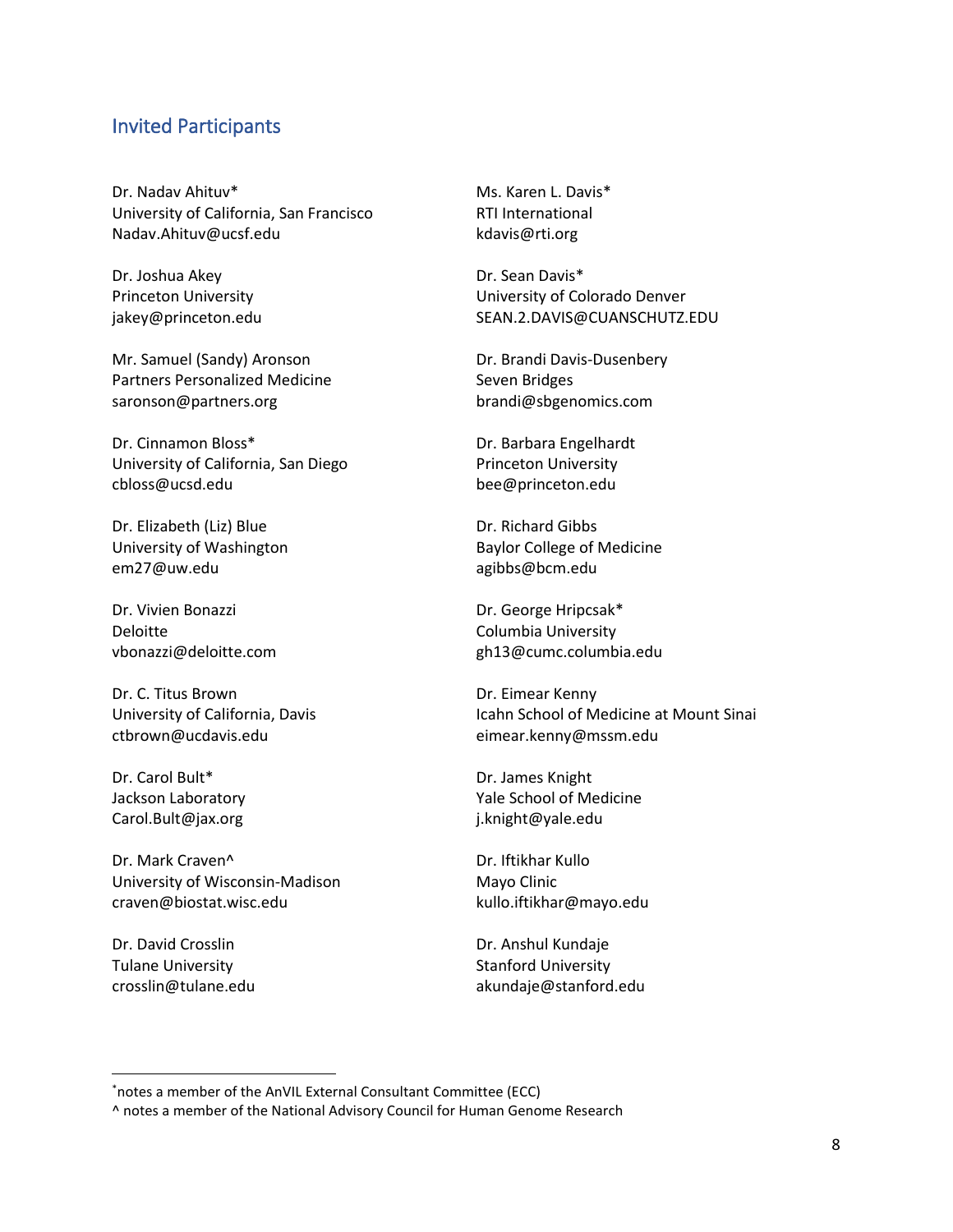Dr. John Kwagyan [Howard University](https://www.linkedin.com/in/john-kwagyan-phd-53884a28/) [jkwagyan@howard.edu](mailto:jkwagyan@howard.edu)

Dr. Andrew Lee [Northern Virginia Community College](https://blogs.nvcc.edu/ajlee/) [ajlee@nvcc.edu](mailto:ajlee@nvcc.edu)

Dr. Tara Matise [Rutgers University](https://genetics.rutgers.edu/component/comprofiler/userprofile/matise?Itemid=101) [matise@dls.rutgers.edu](mailto:matise@dls.rutgers.edu)

Dr. Shannon McWeeney [Oregon Health & Science University](https://www.ohsu.edu/people/shannon-mcweeney-phd) [mcweeney@ohsu.edu](mailto:mcweeney@ohsu.edu)

Dr. Robert Meller [Morehouse School of Medicine](https://www.msm.edu/about_us/FacultyDirectory/Neurobiology/RobertMeller/index.php) [rmeller@msm.edu](mailto:rmeller@msm.edu)

Dr. Karen Miga [University of California, Santa Cruz](https://www.soe.ucsc.edu/people/khmiga) [khmiga@soe.ucsc.edu](mailto:khmiga@soe.ucsc.edu)

Dr. Aleksandar Milosavljevic\* [Baylor College of Medicine](https://www.bcm.edu/people-search/aleksandar-milosavljevic-26808) [amilosav@bcm.edu](mailto:amilosav@bcm.edu)

Dr. Lucila Ohno-Machado [University of California, San Diego](https://profiles.ucsd.edu/lucila.ohno-machado) [lohnomachado@health.ucsd.edu](mailto:lohnomachado@health.ucsd.edu)

Dr. Minoli Perera [Northwestern University](https://www.feinberg.northwestern.edu/faculty-profiles/az/profile.html?xid=35443) [minoli.perera@northwestern.edu](mailto:minoli.perera@northwestern.edu)

Dr. Adam Phillippy [National Human Genome Research Institute](https://www.genome.gov/staff/Adam-M-Phillippy-PhD) [adam.phillippy@nih.gov](mailto:adam.phillippy@nih.gov)

Dr. Siddharth (Sidd) Pratap\* [Meharry Medical College](https://www.vumc.org/dbmi/person/siddharth-pratap-phd-ms) [spratap@mmc.edu](mailto:spratap@mmc.edu)

Mr. Luke Rasmussen [Northwestern University](https://www.linkedin.com/in/lukevrasmussen/) [luke.rasmussen@northwestern.edu](mailto:luke.rasmussen@northwestern.edu)

Dr. Timothy (Tim) Reddy [Duke University](https://genome.duke.edu/directory/cbb-faculty-gcb-faculty/tim-reddy-phd) [tim.reddy@duke.edu](mailto:tim.reddy@duke.edu)

Dr. Adam Resnick\* Children'[s Hospital of Philadelphia](https://www.research.chop.edu/people/adam-c-resnick) [RESNICK@chop.edu](mailto:RESNICK@chop.edu)

Dr. Kenneth (Ken) Rice [University of Washington](http://faculty.washington.edu/kenrice/) [kenrice@uw.edu](mailto:kenrice@uw.edu)

Dr. Stephen (Steve) Rich [University of Virginia](https://med.virginia.edu/cphg/stephen-s-rich/) [ssr4n@virginia.edu](mailto:ssr4n@virginia.edu)

Dr. Marylyn Ritchie\* [University of Pennsylvania](https://www.med.upenn.edu/pcpm/marylyn-d-ritchie-phd.html) [marylyn@upenn.edu](mailto:marylyn@upenn.edu)

Dr. Peter Robinson^ [Jackson Laboratory](https://www.jax.org/research-and-faculty/faculty/peter-robinson) [peter.robinson@jax.org](mailto:peter.robinson@jax.org)

Dr. Sourav Roy [University of Texas at El Paso](https://hb2504.utep.edu/Home/Profile?username=sroy1) [sroy1@utep.edu](mailto:sroy1@utep.edu)

Dr. William (Bill) Southerland [Howard University](http://connect.rtrn.net/profiles/display/94541) [wsoutherland@howard.edu](mailto:wsoutherland@howard.edu)

Dr. Chunhua Weng [Columbia University](https://people.dbmi.columbia.edu/~chw7007/) [chunhua@columbia.edu](mailto:chunhua@columbia.edu)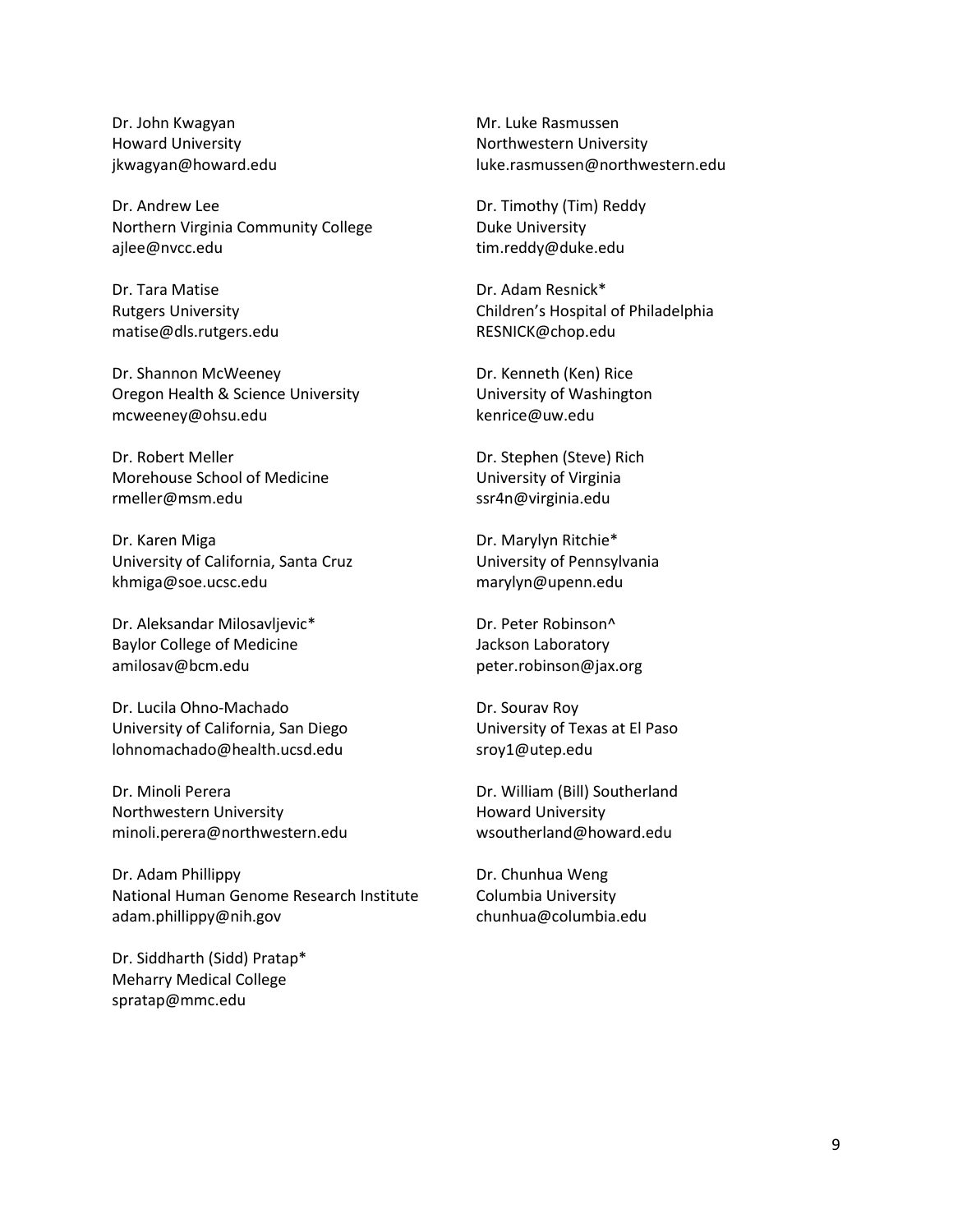## AnVIL Awardees

## Broad Institute award

Dr. Anthony Philippakis (PI) Broad Institute  aphilipp@broadinstitute.org 

Ms. Mary (Katie) Banasiewicz  Vanderbilt University Medical Center  [mary.k.banasiewicz@vumc.org](mailto:mary.k.banasiewicz@vumc.org)

Dr. Eric Banks  Broad Institute  [ebanks@broadinstitute.org](mailto:ebanks@broadinstitute.org)

Mr. David Bernick  Broad Institute  [dbernick@broadinstitute.org](mailto:dbernick@broadinstitute.org)

Dr. Robert Carroll  Vanderbilt University Medical Center  [robert.j.carroll@vumc.org](mailto:robert.j.carroll@vumc.org)

Dr. Robert Grossman  University of Chicago  [robert.grossman@uchicago.edu](mailto:robert.grossman@uchicago.edu)

Dr. Ira Hall  Yale School of Medicine  [ira.hall@yale.edu](mailto:ira.hall@yale.edu)

Dr. Jennifer Hall  American Heart Association  jennifer.hall@heart.org

Dr. Tim Harris University of California, Santa Cruz [tijharri@ucsc.edu](mailto:tijharri@ucsc.edu)

Ms. Tiffany Miller Broad Institute tiffanym@broadinstitute.org

Dr. Brian O'Connor Broad Institute  boconnor@broadinstitute.org  Dr. Anne O'Donnell-Luria  Broad Institute  odonnell@broadinstitute.org 

Dr. Andre Paredes  University of Chicago  paredes@uchicago.edu 

Dr. Benedict Paten  University of California, Santa Cruz  bpaten@ucsc.edu 

Ms. Candace Patterson  Broad Institute  candace@broadinstitute.org 

Ms. Valerie Reeves  Broad Institute  vreeves@broadinstitute.org 

Ms. Radhika Reddy  University of Chicago [reddyr@uchicago.edu](mailto:reddyr@uchicago.edu)

Mr. David Rogers  Clever Canary  dave@clevercanary.com 

Mr. Jason Walker  Washington University in St. Louis  Jason.walker@wustl.edu

Dr. Ting Wang  Washington University in St. Louis  twang@genetics.wustl.edu

Dr. Deena Zytnick American Heart Association deena.zytnick@heart.org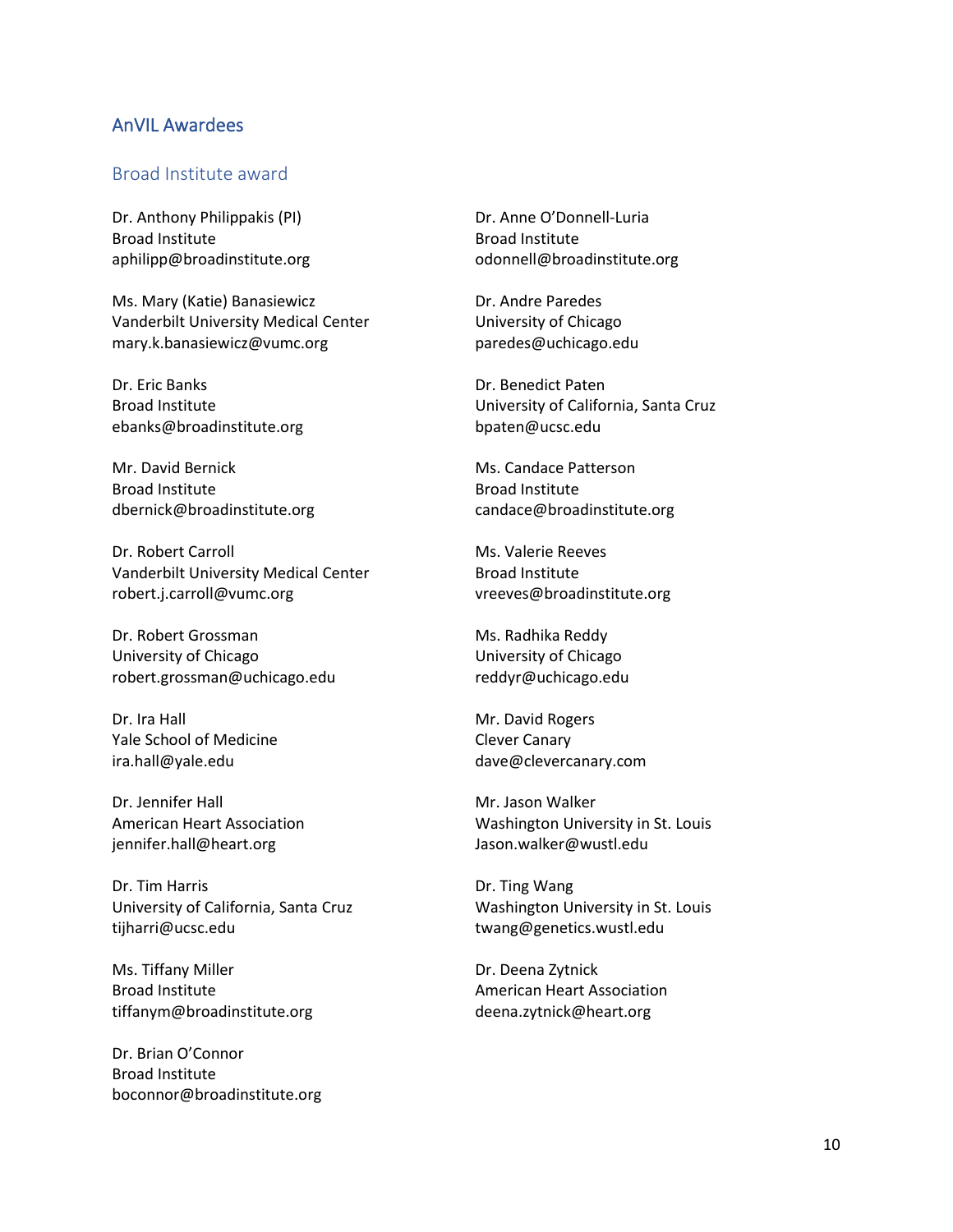### Johns Hopkins University award

Dr. Michael C. Schatz (PI) Johns Hopkins University  mschatz@jhu.edu 

Dr. Enis Afgan  GalaxyWorks/Johns Hopkins University  [afgane@gmail.com](mailto:afgane@gmail.com)

Dr. Vincent J. Carey  Harvard Med. School/Brigham & Women's Hosp.  [stvjc@channing.harvard.edu](mailto:stvjc@channing.harvard.edu)

Dr. Kyle Ellrott  Oregon Health & Science University  ellrott@ohsu.edu 

Dr. Jeremy Goecks  Oregon Health & Science University  [goecksj@ohsu.edu](mailto:goecksj@ohsu.edu)

Dr. Kasper Hansen  Johns Hopkins University  [khansen@jhsph.edu](mailto:khansen@jhsph.edu)

Dr. Ava Hoffman  Johns Hopkins University   [ava.hoffman@jhu.edu](mailto:ava.hoffman@jhu.edu)

Ms. Natalie Kucher  Johns Hopkins University  nkucher3@jhu.edu 

Dr. Jeffrey T. Leek  Johns Hopkins University  jtleek@hey.com 

Dr. Martin Morgan  Roswell Park Comprehensive Cancer Center  martin.morgan@roswellpark.org

Dr. Stephen Mosher  Johns Hopkins University  smosher3@jhu.edu 

Dr. Anton Nekrutenko  Pennsylvania State University  aun1@psu.edu 

Ms. Lori Shepherd  Roswell Park Comprehensive Cancer Center  lori.shepherd@roswellpark.org

Dr. Frederick Tan  Carnegie Institution for Science  tan@carnegiescience.edu 

Dr. Casey Overby Taylor  Johns Hopkins Medicine  cot@jhu.edu

Dr. Levi Waldron  CUNY Graduate School of Public Health & Policy  levi.waldron@sph.cuny.edu

Ms. Jennifer Vessio Johns Hopkins University jvessio1@jhu.edu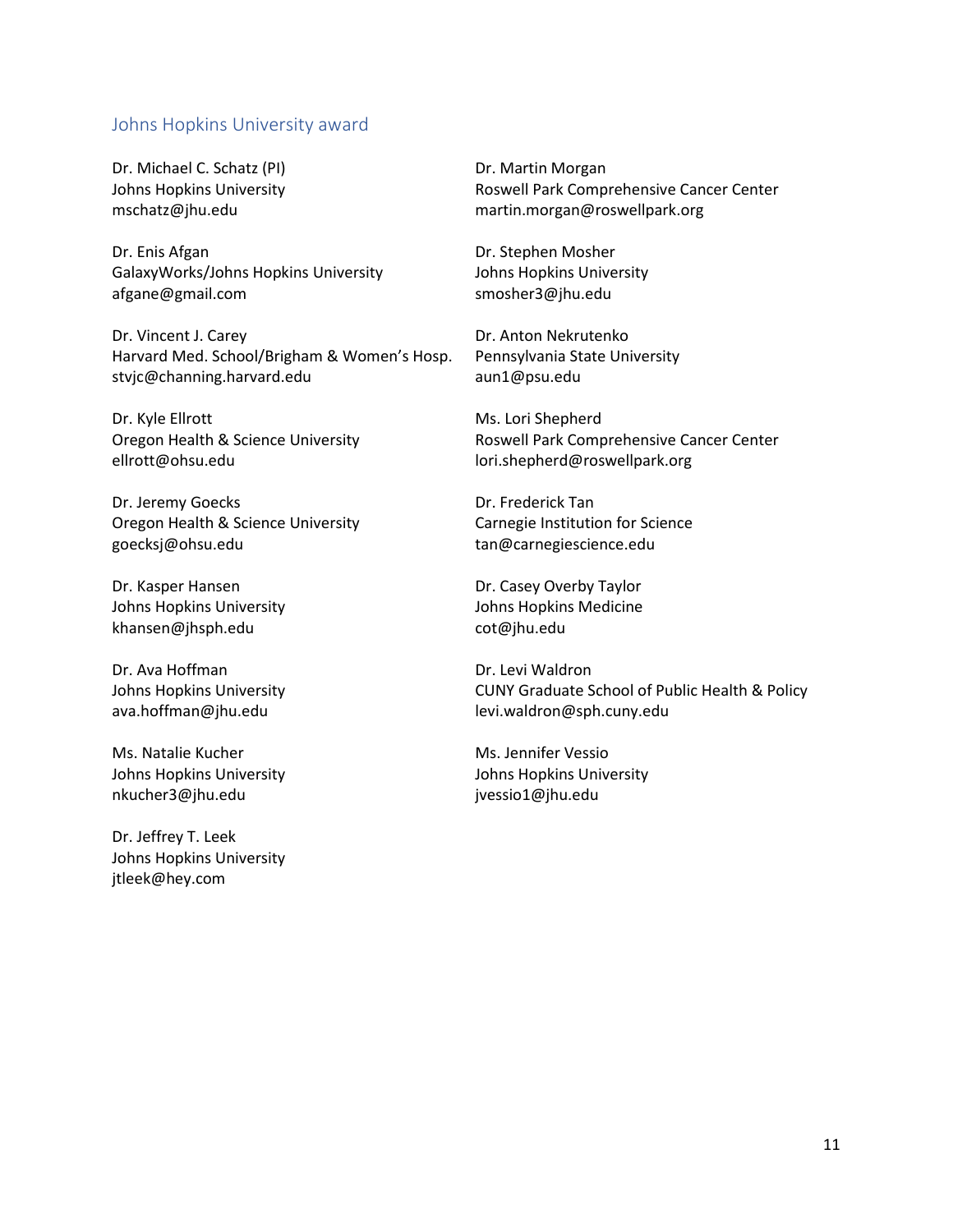## NHGRI AnVIL Staff

Ms. Valentina Di Francesco  [valentina.difrancesco@nih.gov](mailto:valentina.difrancesco@nih.gov)

Ms. Elena Ghanaim  elena.ghanaim@nih.gov

Dr. Carolyn M. Hutter carolyn.hutter@nih.gov

Dr. Teri Manolio teri.manolio@nih.gov

Dr. Tiffany Rolle tiffany.rolle@nih.gov

Ms. Ana Stevens  ana.stevens@nih.gov

Ms. Helen Thompson  helen.thompson@nih.gov

Mr. Christopher Wellington  chris.wellington@nih.gov

Dr. Ken L. Wiley, Jr.  ken.wiley@nih.gov

All NHGRI extramural staff is invited to participate in this workshop as listeners only.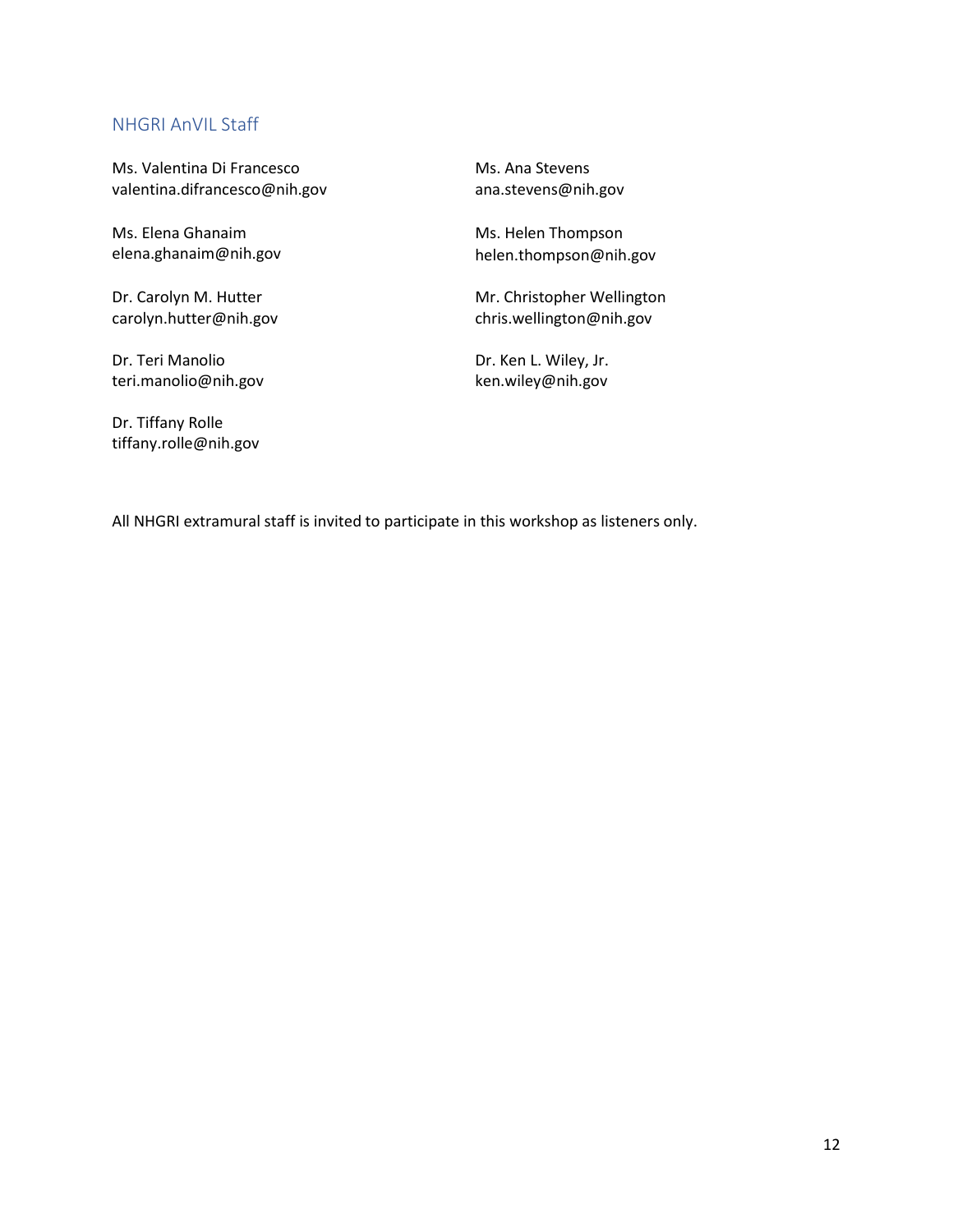# *Appendix 2*

## *Strengths - Where does AnVIL excel?*

Strong commitment to data security.

A versatile platform for training students and consortia on the use of the cloud for genomic analyses.

NHGRI's Leadership of the NCPI efforts and AnVIL's extensive use of APIs and GA4GH standards facilitates interoperability.

Extensive documentation, which enables users to help themselves and help each other.

Ability by third party groups to build on the platform while still prioritizing security.

NHGRI's robust engagement with other NIH Institutes and Centers to encourage the adoption of the GA4GH Data Use Ontology (DUO) and Data Use Oversight System (DUOS) to streamline the data access review process.

### *Weaknesses - Where is AnVIL at a disadvantage?*

Curation of tools and workflows to facilitate searches by users could be improved.

Lack of phenotypic harmonization across programs.

The relationships between AnVIL and data coordination centers of NHGRI funded consortia could be better defined.

Significant hurdles required to access AnVIL just to test the platform.

Lack of video documentation.

Users cannot log in anonymously.

AnVIL lacks embedded personnel (e.g., key personnel and developers) with clinical research priorities.